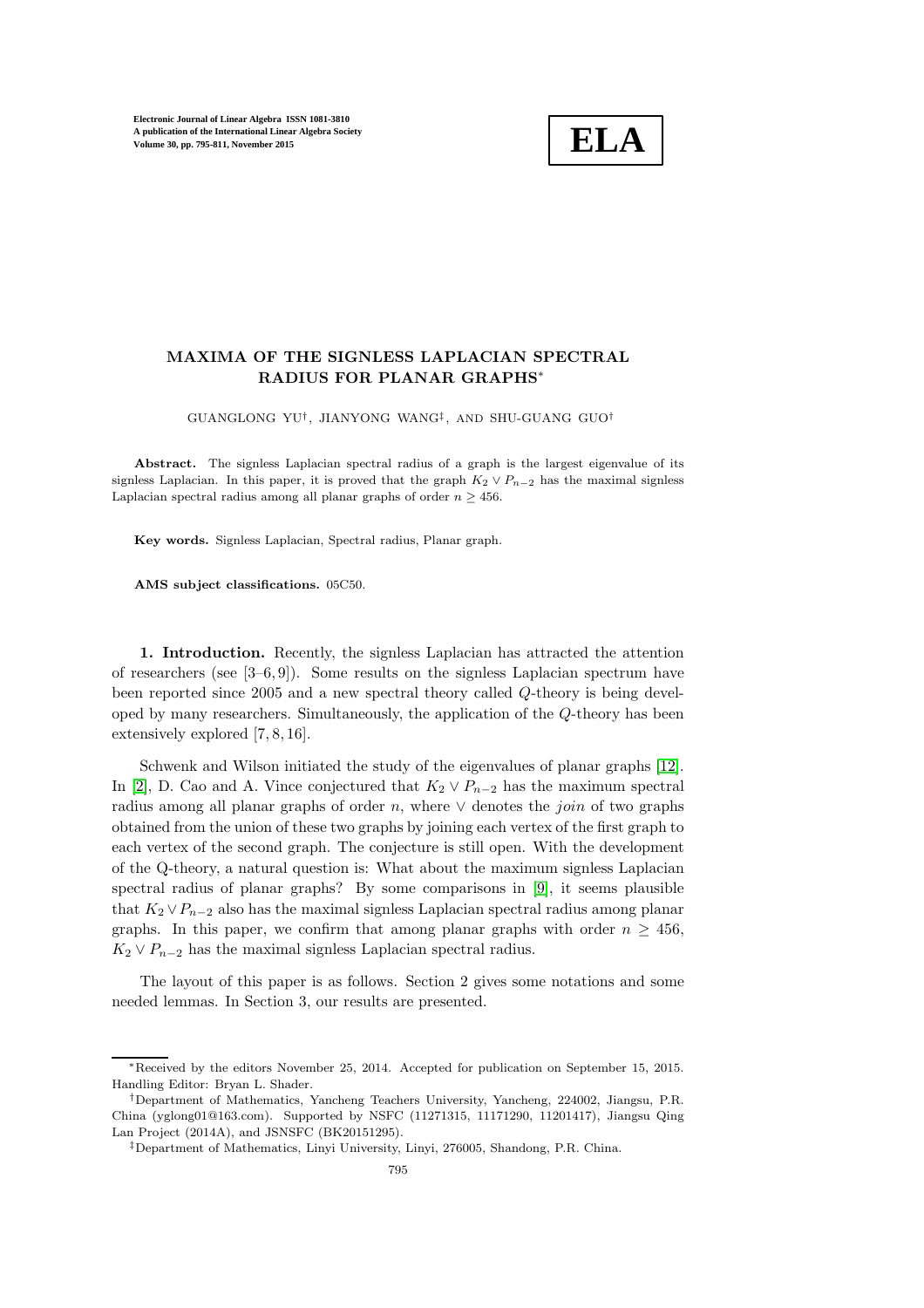**ELA**

## 796 Guanglong Yu, Jianyong Wang, and Shu-guang Guo

2. Preliminaries. All graphs considered in this paper are undirected and simple, i.e., no loops or multiple edges are allowed. Denote by  $G = G[V(G), E(G)]$ a graph with vertex set  $V(G)$  and edge set  $E(G)$ . The number of vertices, resp., edges, of G is denoted by  $n = |V(G)|$ , resp.,  $m(G) = |E(G)|$ . Recall that given a graph G,  $Q(G) = D(G) + A(G)$  is the *signless Laplacian matrix* of G, where  $D(G) = \text{diag}(d_1, d_2, \ldots, d_n)$  with  $d_i = d_G(v_i)$  being the degree of vertex  $v_i$   $(1 \leq i \leq n)$ , and  $A(G)$  being the adjacency matrix of G. The signless Laplacian spectral radius of G, denoted by  $q(G)$ , is the largest eigenvalue of  $Q(G)$ . For a connected graph G of order n, the Perron eigenvector of  $Q(G)$  is the unit (with respect to the Euclidean norm) positive eigenvector corresponding to  $q(G)$ ; the standard eigenvector of  $Q(G)$  is the positive eigenvector  $X = (x_1, x_2, \dots, x_n)^T \in \mathbb{R}^n$  corresponding to  $q(G)$ satisfying  $\sum_{n=1}^n$  $i=1$  $x_i = 1$ .

Denote by  $K_n$ ,  $C_n$ ,  $P_n$  a *complete graph*, a *cycle* and a path of order n, respectively. For a graph G, if there is no ambiguity, we use  $d(v)$  instead of  $d_G(v)$ , use  $\delta$ or  $\delta(G)$  to denote the minimum vertex degree, use  $\Delta$  or  $\Delta(G)$  to denote the largest vertex degree, and use  $\Delta'$  or  $\Delta'(G)$  to denote the second largest vertex degree. In a graph, the notation  $v_i \sim v_j$  denotes that vertex  $v_i$  is adjacent to  $v_j$ . Denote by  $K_{s,t}$  a complete bipartite graph with one part of size s and another part of size t. In a graph G, for a vertex  $u \in V(G)$ , let  $N_G(u)$  denote the neighbor set of u, and let  $N_G[u] = \{u\} \cup N_G(u)$ .  $G(u) = G[N_G[u]]$ ,  $G^{\circ}(u) = G[N_G(u)]$  denote the subgraphs induced by  $N_G[u]$ ,  $N_G(u)$ , respectively.

The reader is referred to [\[1,](#page-15-1) [10\]](#page-16-2) for the facts about planar and outer-planar graphs. A graph which can be drawn in the plane in such a way that edges meet only at points corresponding to their common ends is called a planar graph, and such a drawing is called a planar embedding of the graph. A simple planar graph is (edge)  $maximal$ if no edge can be added to the graph without violating planarity. In the planar embedding of a maximal planar graph G of order  $n \geq 3$ , each face is triangle. For a planar graph G of order  $n \geq 3$ , we have  $m(G) \leq 3n - 6$  with equality if and only if it is maximal. In a maximal planar graph G of order  $n \geq 4$ ,  $\delta(G) \geq 3$ . A graph G is outer-planar if it has a planar embedding, called standard embedding, in which all vertices lie on the boundary of its outer face. A simple outer-planar graph is (edge) maximal if no edge can be added to the graph without violating outer-planarity. In a standard embedding of a maximal outer-planar graph G of order  $n \geq 3$ , the boundary of the outer face is a Hamiltonian cycle (a cycle contains all vertices) of  $G$ , and each of the other faces is triangle. For an outer-planar graph G, we have  $m(G) \leq 2n-3$ with equality if and only if it is maximal. In a maximal planar graph  $G$  of order  $n \geq 4$  and for a vertex  $u \in V(G)$ , we have that  $G<sup>\circ</sup>(u)$  is an outer-planar graph, and  $G(u) = u \vee G^{\circ}(u)$ . From a nonmaximal planar graph G, by inserting edges to G, a maximal planar graph  $G'$  can be obtained. From spectral graph theory, for a graph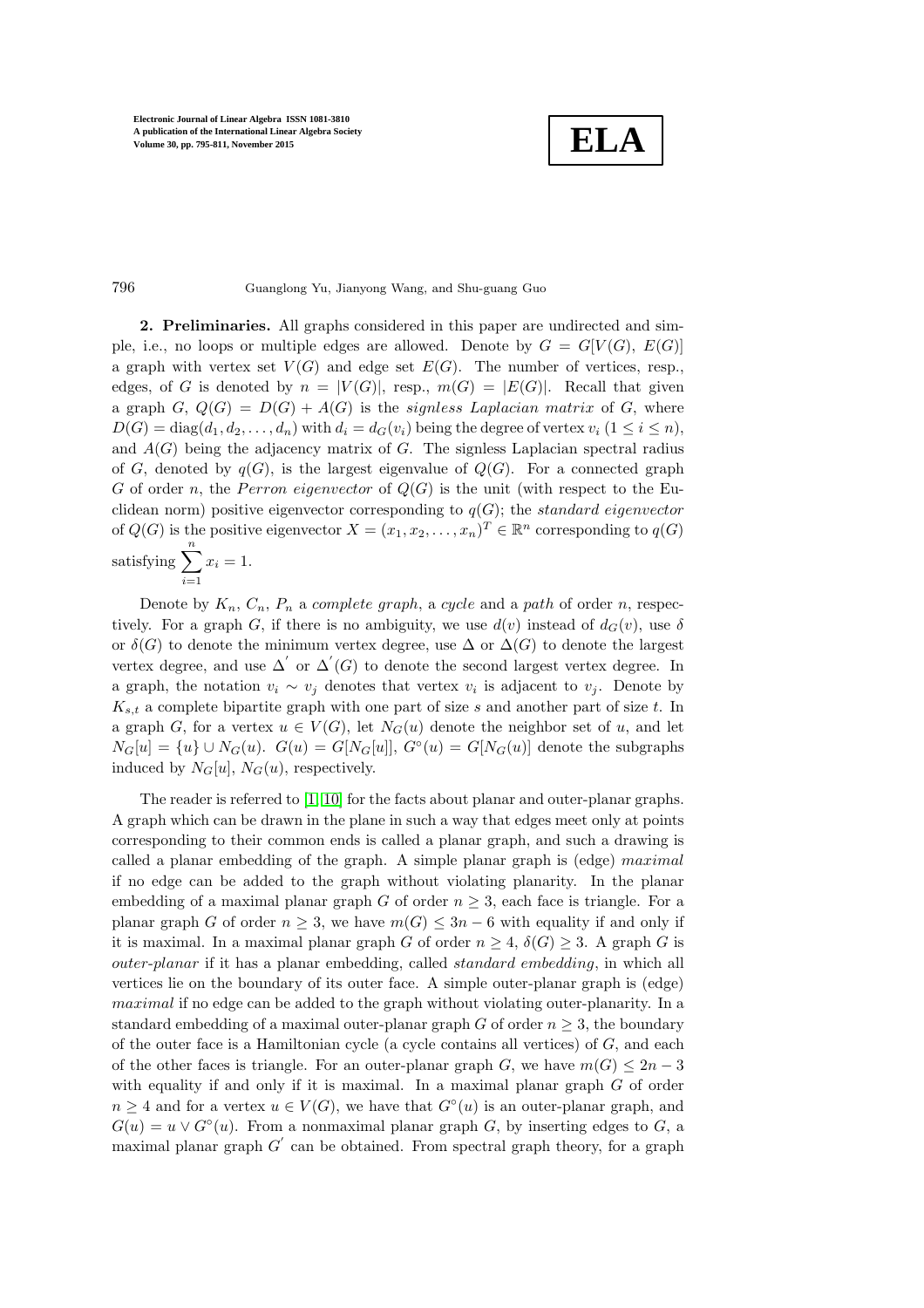**ELA**

Maxima of the Signless Laplacian Spectral Radius for Planar Graphs 797

G, it is known that  $q(G+e) > q(G)$  if  $e \notin E(G)$ . Consequently, when we consider the maxima of the signless Laplacian spectral radius among planar graphs, it suffices to consider the maximal planar graphs directly. Note that for  $n = 1, 2, 3, 4$ , a maximal planar graph G of order n is isomorphic to  $K_n$ . Their signless Laplacian spectral radii can be easily determined by some computations. As a result, to consider the maxima of the signless Laplacian spectral radius among planar graphs of order  $n$ , we pay more attentions to those of order  $n \geq 5$ .

Next we introduce some needed lemmas.

<span id="page-2-0"></span>LEMMA 2.1. [\[13\]](#page-16-3) Let u be a vertex of a maximal outer-planar graph on  $n \geq 2$ vertices. Then  $\sum$  $d(v) \leq n + 3d(u) - 4.$ 

LEMMA 2.2. [\[11\]](#page-16-4) Let  $G$  be a graph. Then

v∼u

$$
q(G) \le \max_{u \in V(G)} \left\{ d_G(u) + \frac{1}{d_G(u)} \sum_{v \sim u} d_G(v) \right\}.
$$

<span id="page-2-1"></span>LEMMA 2.3. [\[5\]](#page-15-2) Let G be a connected graph containing at least one edge. Then  $q(G) \geq \Delta + 1$  with equality if and only if  $G \cong K_{1,n-1}$ .

## <span id="page-2-2"></span>3. Main results.

LEMMA 3.1. Let G be a maximal planar graph of order  $n \geq 3$ . Then

$$
q(G) \le \max_{u \in V(G)} \left\{ d_G(u) + 2 + \frac{3n - 9}{d_G(u)} \right\}.
$$

*Proof.* Let  $u \in V(G)$ ,  $N_G(u) = \{v_1, v_2, \ldots, v_t\}$ , and  $V_1 = V(G) \setminus N_G[u]$ . For  $1 \leq i \leq t$ , let  $\alpha_i = d_{G^{\circ}(u)}(v_i)$ . Note that  $m(G^{\circ}(u)) = |E(G^{\circ}(u))| = \frac{1}{2}$ 2  $\sum_{i=1}^{t}$  $i=1$  $\alpha_i$ .

Between  $N_G(u)$  and  $V_1$ , there are  $3n-6-\frac{1}{2}$ 2  $\sum_{i=1}^{t}$  $i=1$  $\alpha_i - d_G(u)$  edges. Consequently,

$$
\sum_{v \sim u} d_G(v) = d_G(u) + \left[3n - 6 - \frac{1}{2} \sum_{i=1}^t \alpha_i - d_G(u)\right] + \sum_{i=1}^t \alpha_i = 3n - 6 + \frac{1}{2} \sum_{i=1}^t \alpha_i.
$$

Since  $G^{\circ}(u)$  is an outer-planar graph,  $m(G^{\circ}(u)) \leq 2d_G(u) - 3$ . As a result,  $\sum$ v∼u  $d_G(v)$  $\leq 3n - 9 + 2d_G(u)$ , and thus,

$$
d_G(u) + \frac{1}{d_G(u)} \sum_{v \sim u} d_G(v) \leq d_G(u) + 2 + \frac{3n - 9}{d_G(u)}.
$$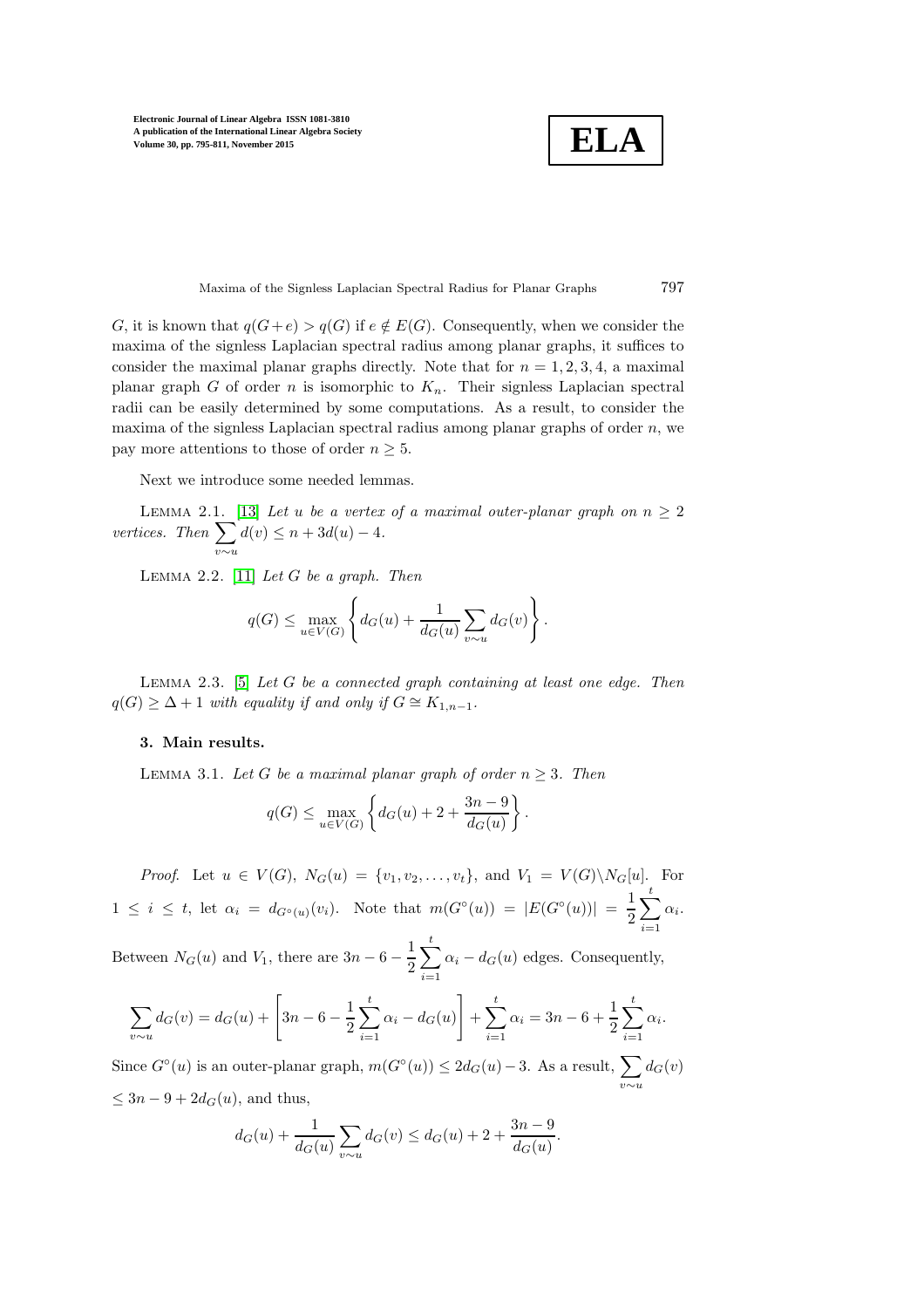

798 Guanglong Yu, Jianyong Wang, and Shu-guang Guo

By Lemma [2.2,](#page-2-0)  $q(G) \leq \max_{u \in V(G)}$  $\left\{ d_G(u) + 2 + \frac{3n-9}{d_G(u)} \right\}$ .

REMARK 1. Let  $f(x) = x + 2 + \frac{3n-9}{3}$  $\frac{v}{x}$ . It can be checked that  $f(x)$  is convex when  $n \geq 4$ . Let G be a maximal planar graph of order n with largest degree  $\Delta(G)$ . As discussed in section 2, we know that if  $n \geq 4$ , then  $d_G(u) \geq 3$  for any vertex  $u \in V(G)$ . Thus,

$$
d_G(u) + \frac{1}{d_G(u)} \sum_{v \sim u} d_G(v) \le \max\left\{5 + \frac{3n-9}{3}, \Delta(G) + 2 + \frac{3n-9}{\Delta(G)}\right\}.
$$

Moreover, if  $n \geq 6$  and  $\Delta(G) \leq n-3$ , then  $q(G) \leq n+2$ .



Fig. 3.1.  $\mathcal{H}_n$ .

<span id="page-3-2"></span>Let  $\mathcal{H}_1 = K_1$ ,  $\mathcal{H}_2 = K_2$ , and  $\mathcal{H}_n = k_2 \vee P_{n-2}$  for  $n \geq 3$  (see Fig. 3.1).

LEMMA 3.2. If  $n > 5$ , then  $q(\mathcal{H}_n) > n+2$ .

*Proof.* Let  $X = (x_1, x_2, \dots, x_n)^T \in \mathbb{R}^n$  be the standard eigenvector of  $Q(\mathcal{H}_n)$ . By symmetry,  $x_1 = x_2$ ,  $x_3 = x_n$ . By Lemma [2.3,](#page-2-1)  $q(\mathcal{H}_n) \geq n$ .

Note that 
$$
q(\mathcal{H}_n)x_1 = (n-1)x_1 + x_2 + \sum_{i=3}^n x_i = (n-2)x_1 + 1
$$
. Thus,  
(3.1) 
$$
x_1 = \frac{1}{q(\mathcal{H}_n) - n + 2}.
$$

<span id="page-3-0"></span>Note that  $q(\mathcal{H}_n)\sum_{n=1}^n$  $i=3$  $x_i = 6\sum_{i=1}^n$  $i=3$  $x_n + 2(n-2)x_1 - 2(x_3 + x_n)$ . Thus,  $\sum_{n=1}^{\infty}$  $i=3$  $x_i = \frac{2(n-2)x_1 - 4x_3}{a(2i) - 6}$  $\frac{(n-2)x_1 - 4x_3}{q(\mathcal{H}_n) - 6}$  and  $1 = \sum_{i=1}^n$  $i=1$  $x_i = \frac{2(n-2)x_1 - 4x_3}{a(2i-x_1)x_2}$  $\frac{1}{q(\mathcal{H}_n) - 6} + x_1 + x_2.$ 

As a result,

<span id="page-3-1"></span>(3.2) 
$$
x_3 = \frac{2(n-2) - (q(\mathcal{H}_n) - n)(q(\mathcal{H}_n) - 6)}{4(q(\mathcal{H}_n) - n + 2)}.
$$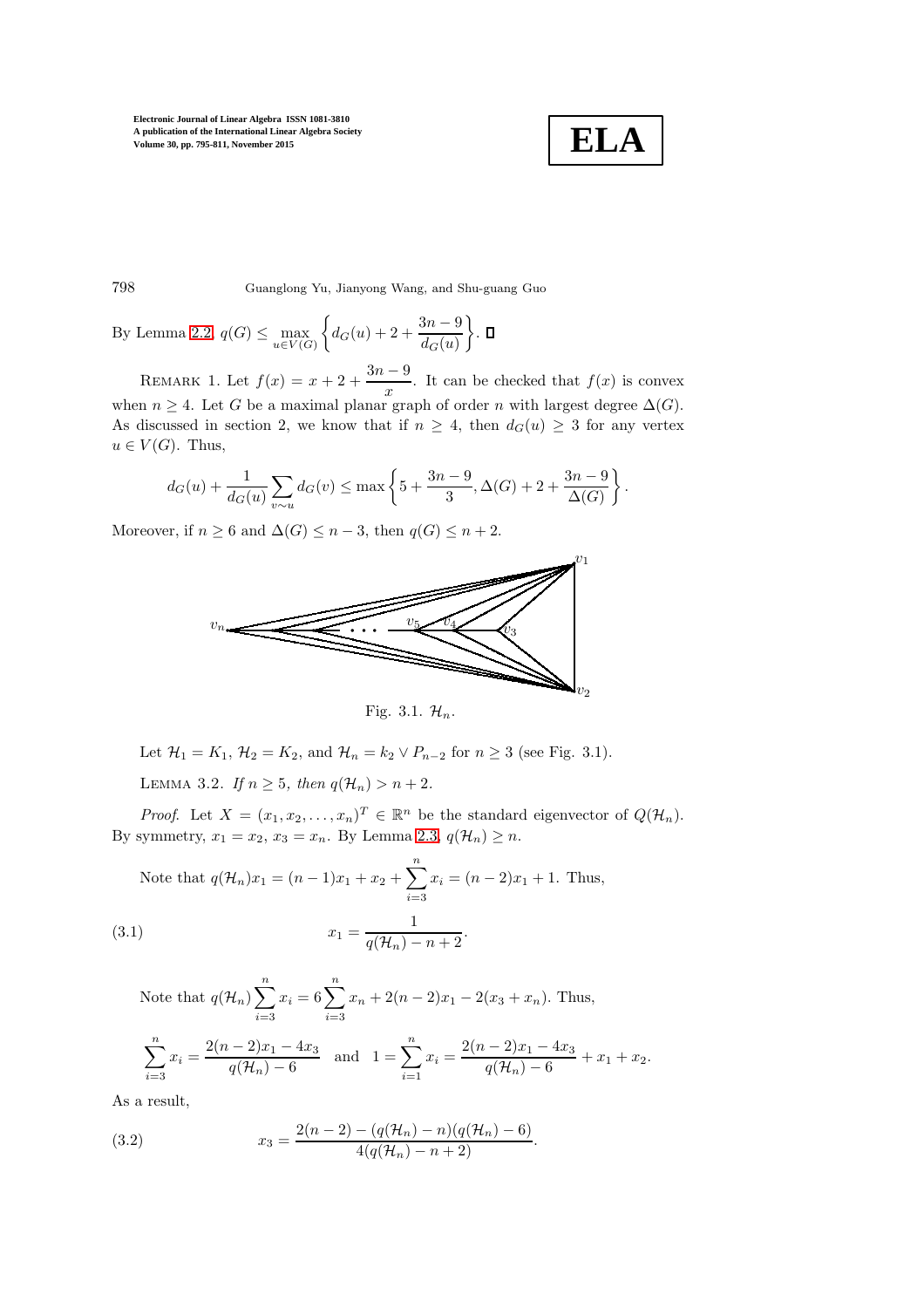

Maxima of the Signless Laplacian Spectral Radius for Planar Graphs 799

Note that  $q(\mathcal{H}_n)x_3 = 3x_3 + x_1 + x_2 + x_4$ . Then

<span id="page-4-0"></span>
$$
(q(\mathcal{H}_n) - 2)(x_1 - x_3) = (n - 4)x_1 + \sum_{i=5}^{n} x_i.
$$

The fact  $n \geq 5$  implies that  $x_1 > x_3$ . Combining with [\(3.1\)](#page-3-0) and [\(3.2\)](#page-3-1), we get

(3.3) 
$$
\frac{2(n-2) - (q(\mathcal{H}_n) - n)(q(\mathcal{H}_n) - 6)}{4(q(\mathcal{H}_n) - n + 2)} < \frac{1}{q(\mathcal{H}_n) - n + 2}.
$$

Simplifying [\(3.3\)](#page-4-0), we get  $q^2(\mathcal{H}_n) - (6+n)q(\mathcal{H}_n) + 4n + 8 > 0$ . It follows that  $q(\mathcal{H}_n) >$  $n+2$ .  $\Box$ 

From Remark 1 and Lemma [3.2,](#page-3-2) we see that to consider the maxima of the signless Laplacian spectral radius among planar graphs of order  $n \geq 5$ , it suffices to consider those with maximum degree  $n - 1$  or  $n - 2$ .

<span id="page-4-1"></span>LEMMA 3.3.  $[14]$  Let A be an irreducible nonnegative square real matrix of order n and spectral radius  $\rho$ . If there exists a nonnegative real vector  $y \neq 0$  and a real coefficient polynomial function f such that  $f(A)y \leq ry$  ( $r \in \mathbb{R}$ ), then  $f(\rho) \leq r$ .

<span id="page-4-2"></span>LEMMA 3.4. Let  $1 \leq k \leq 12$  be an integer number, and let G be a maximal planar graph of order  $n \ge 115$ , where  $d_G(v_1) = \Delta(G) = n - 2$ , for  $i = 2, 3, ..., k + 1$ ,  $\frac{n}{6}+1 \leq d_G(v_i) \leq n-61$ , and for  $k+2 \leq i \leq n$ ,  $d_G(v_i) < \frac{n}{6}+1$ . Then  $q(G) \leq n-2$ .

*Proof.* Let  $X = (x_1, x_2, x_3, \dots, x_n)^T \in \mathbb{R}^n$  be a positive vector, where

$$
x_i = \begin{cases} 1, & i = 1; \\ \frac{1}{k}, & 2 \le i \le k+1; \\ \frac{3}{n-k-1}, & k+2 \le i \le n. \end{cases}
$$

For  $v_1$ , we have

$$
\frac{(n-2)x_1 + \sum_{v_j \sim v_1} x_j}{x_1} \le n-2+1+\frac{3(n-k-2)}{n-k-1} < n+2.
$$

For  $v_i$   $(k+2 \leq i \leq n)$ , we have

$$
\frac{d_G(v_i)x_i + \sum_{v_j \sim v_i} x_j}{x_i} \le
$$
\n
$$
\begin{cases}\n d_G(v_i) + \frac{\sum_{j=1}^{k+1} x_j + \frac{3(d_G(v_i) - k - 1)}{n - k - 1}}{\frac{3}{n - k - 1}} \le n + 2, & d(v_i) \ge k + 1; \\
d_G(v_i) + \frac{\sum_{j=1}^{d_G(v_i)} x_j}{\frac{3}{n - k - 1}} \le d_G(v_i) + \frac{1 + \frac{d_G(v_i) - 1}{n - k - 1}}{\frac{3}{n - k - 1}} < n + 2, & d_G(v_i) \le k.\n\end{cases}
$$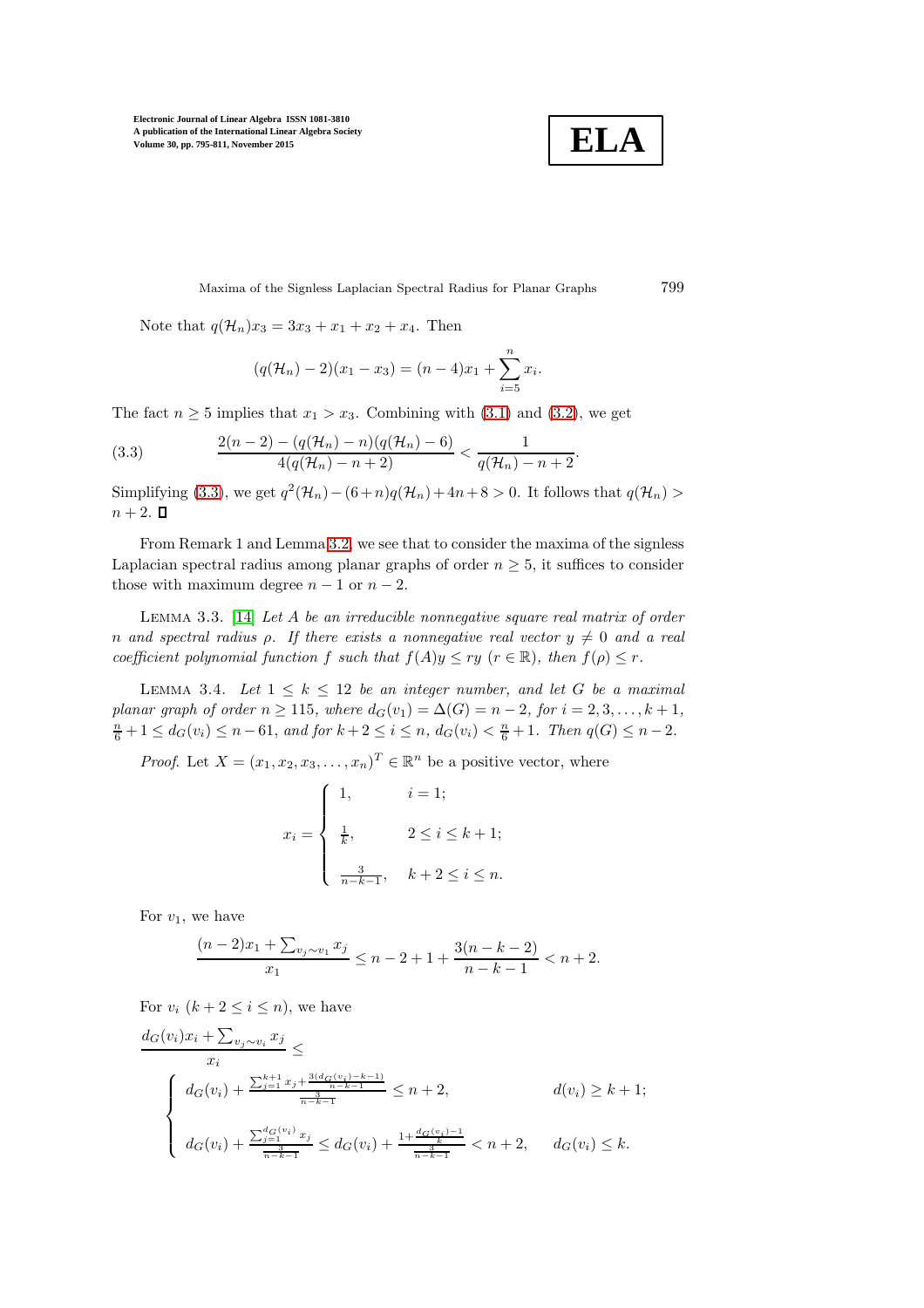

800 Guanglong Yu, Jianyong Wang, and Shu-guang Guo

<span id="page-5-0"></span>For  $v_i$   $(2 \le i \le k+1)$ , since  $n \ge 115$  and  $1 \le k \le 12$ , we have  $d_G(v_i) > k$ . Thus,

$$
\frac{d_G(v_i)x_i + \sum_{v_j \sim v_i} x_j}{x_i} = \frac{(d_G(v_i) - 1)x_i + x_i + \sum_{v_j \sim v_i} x_j}{x_i}
$$
  
\n
$$
\leq d_G(v_i) - 1 + \frac{\sum_{j=1}^{k+1} x_j + \frac{3(d_G(v_i) - k)}{n - k - 1}}{\frac{1}{k}}
$$
  
\n(3.4)  
\n
$$
= \left(1 + \frac{3k}{n - k - 1}\right) d_G(v_i) - \frac{3k^2}{n - k - 1} + 2k - 1.
$$

Let  $f(k) = \left(1 + \frac{3k}{k}\right)$  $n-k-1$  $\bigg\} d_G(v_i) - \frac{3k^2}{\cdots k}$  $\frac{3n}{n-k-1} + 2k - 1$ . Taking derivation of  $f(k)$ with respect to  $k$ , we get

$$
f^{'}(k) = \frac{(n-k-1)(2n-2+3d_G(v_i)-8k)+3kd_G(v_i)-3k^2}{(n-k-1)^2}.
$$

Since  $d_G(v_i) \geq k$  and  $n \geq 115$ , we get  $f'(k) > 0$ . This implies that  $f(k)$  is monotone increasing with respect to k. Since  $n \ge 115$ ,  $k \le 12$ , and  $d_G(v_i) \le n-61$ , we conclude that

$$
\left(1 + \frac{3k}{n-k-1}\right)d_G(v_i) - \frac{3k^2}{n-k-1} + 2k - 1 < n+2.
$$
\nThus, from (3.4), we get

\n
$$
\frac{d_G(v_i)x_i + \sum_{v_j \sim v_i} x_j}{x_i} < n+2.
$$

By the above discussion, we get  $Q(G)X \leq (n+2)X$ . The proof is now completed by applying Lemma [3.3.](#page-4-1)  $\square$ 

LEMMA 3.5. Let G be a maximal planar graph of order  $n \geq 380$  with  $d_G(v_1) =$  $\Delta(G) = n - 2$ , and  $\Delta'(G) \geq n - 62$ . Then  $q(G) \leq n + 2$ .

*Proof.* Suppose  $d_G(v_2) = \Delta'(G)$ . Let  $X = (x_1, x_2, x_3, \ldots, x_n)^T \in \mathbb{R}^n$  be a positive vector, where

$$
x_i = \begin{cases} 1, & i = 1; \\ 1, & i = 2; \\ \frac{3}{n-2}, & 3 \le i \le n. \end{cases}
$$

For  $v_1$ , we have

$$
\frac{(n-2)x_1 + \sum_{v_j \sim v_1} x_j}{x_1} \le n-2+1+\frac{3(n-3)}{n-2} < n+2.
$$

Next, there are two cases to consider.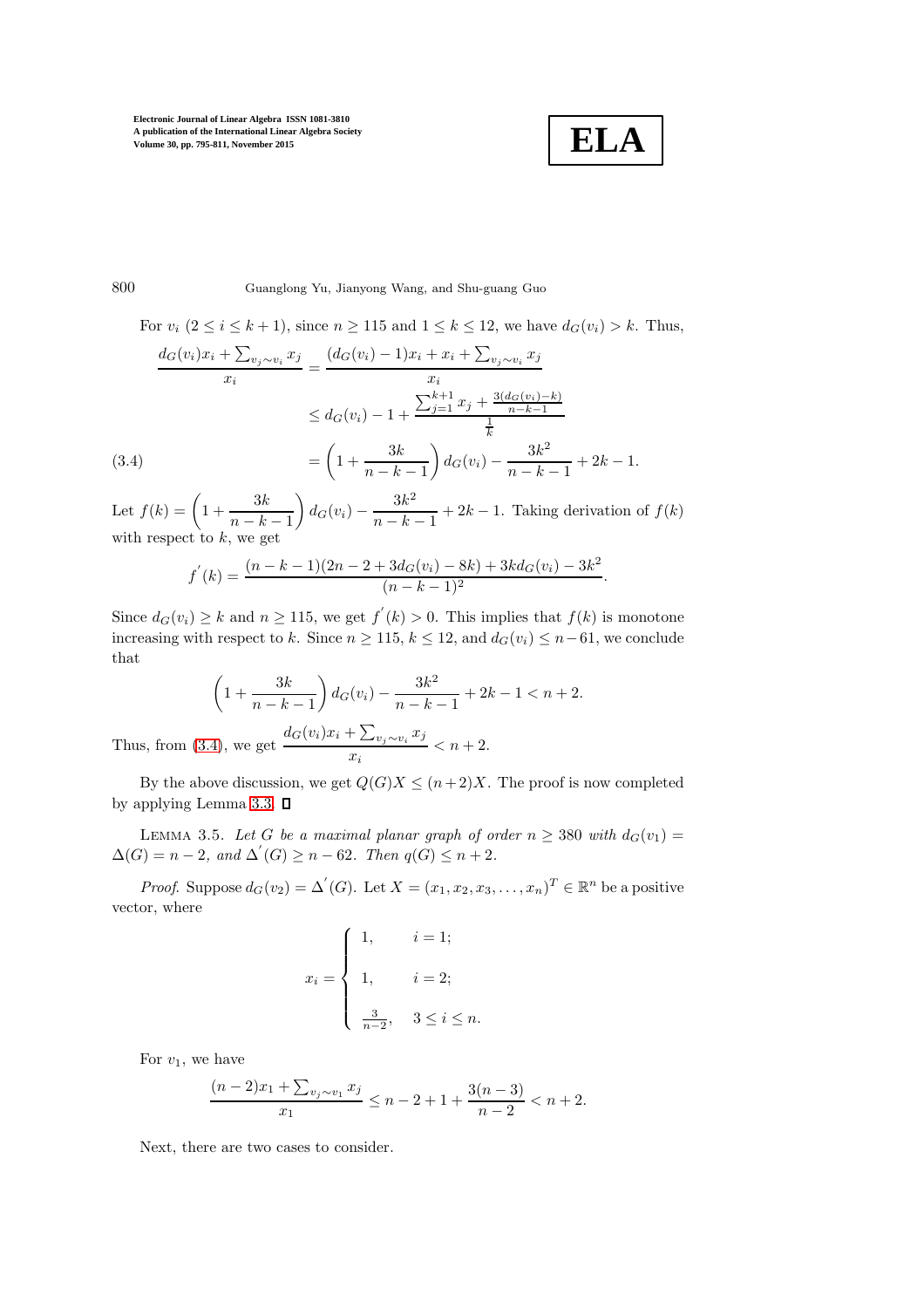



Case 1.  $v_2$  ∈  $N_G(v_1)$ . Suppose  $N_G(v_1) = \{v_2, v_3, \ldots, v_{n-2}, v_{n-1}\}.$  Without loss of generality suppose that  $v_1$  is in the outer face of  $G_{v_1}^{\circ}$ . Then  $v_n$  is in one of the inner faces of  $G_{v_1}^{\circ}$  (see Fig. 3.2).

For  $v_2$ , since  $d_G(v_2) \leq n-2$ , we have

$$
\frac{d_G(v_2)x_2 + \sum_{v_j \sim v_2} x_j}{x_2} \le d_G(v_2) + 1 + \frac{3(d_G(v_2) - 1)}{n - 2} \le n + 2 - \frac{3}{n - 2}.
$$

Denote by  $C_{v_1} = v_2v_3 \cdots v_{n-2}v_{n-1}v_2$  the Hamiltonian cycle in  $G_{v_1}^{\circ}$ . Suppose that  $v_i s$  ( $2 \le i \le n-1$ ) are distributed along the clockwise direction on  $C_{v_1}$  and suppose  $N_{G_{v_1}^{\circ}}(v_2) = \{v_{2_1}, v_{2_2}, \ldots, v_{2_t}\}\$ , where for  $1 \leq i \leq t-1$ ,  $2_i < 2_{i+1}$ ,  $v_{2_1} = v_3$ ,  $v_{2_t} = v_{n-1}$ (see Fig. 3.2). For  $1 \leq j \leq t$ , suppose there are  $l_{j-1}$  vertices between  $v_{2_{j-1}}$  and  $v_{2_j}$ along the clockwise direction on  $C_{v_1}$ , where if  $j = 1$ , we let  $v_{2_0} = v_2$ . Along the clockwise direction on  $C_{v_1}$ , suppose there are  $l_t$  vertices between  $v_{2t}$  and  $v_2$ .

For each  $v_{2j}$   $(1 \le j \le t$ , see Fig. 3.2), noting that  $l_{j-1} + l_j \le n-3-d_G(v_2)$  and  $d_G(v_2) \geq n - 62$ , we have

$$
d_G(v_{2j}) \le l_{j-1} + l_j + 5 \le n + 2 - d_G(v_2) \le 64,
$$

and

$$
\frac{d_G(v_{2_j})x_{2_j} + \sum_{v_k \sim v_{2_j}} x_k}{x_{2_j}} \leq d_G(v_{2_j}) + \frac{2 + \frac{3(d_G(v_{2_j}) - 2)}{n - 2}}{\frac{3}{n - 2}} \leq n + 2.
$$

For each  $v_f \in (N_G(v_1) \setminus \{v_2, v_{2_1}, v_{2_2}, \ldots, v_{2_t}\})$ , then along the clockwise direction on  $C_{v_1}$ , there exists  $0 \le s \le t$  such that  $v_f$  is between  $v_{2s}$  and  $v_{2s+1}$ , where  $v_{2t+1} = v_2$ (see Fig. 3.3). Note that  $l_s \leq n-3-d_G(v_2)$ . Then  $d_G(v_f) \leq l_s+3 \leq n-d_G(v_2) \leq 62$ , and thus,

$$
\frac{d_G(v_f)x_f + \sum_{v_k \sim v_f} x_k}{x_f} \le d_G(v_f) + \frac{2 + \frac{3(d_G(v_f) - 2)}{n - 2}}{\frac{3}{n - 2}} \le n + 2.
$$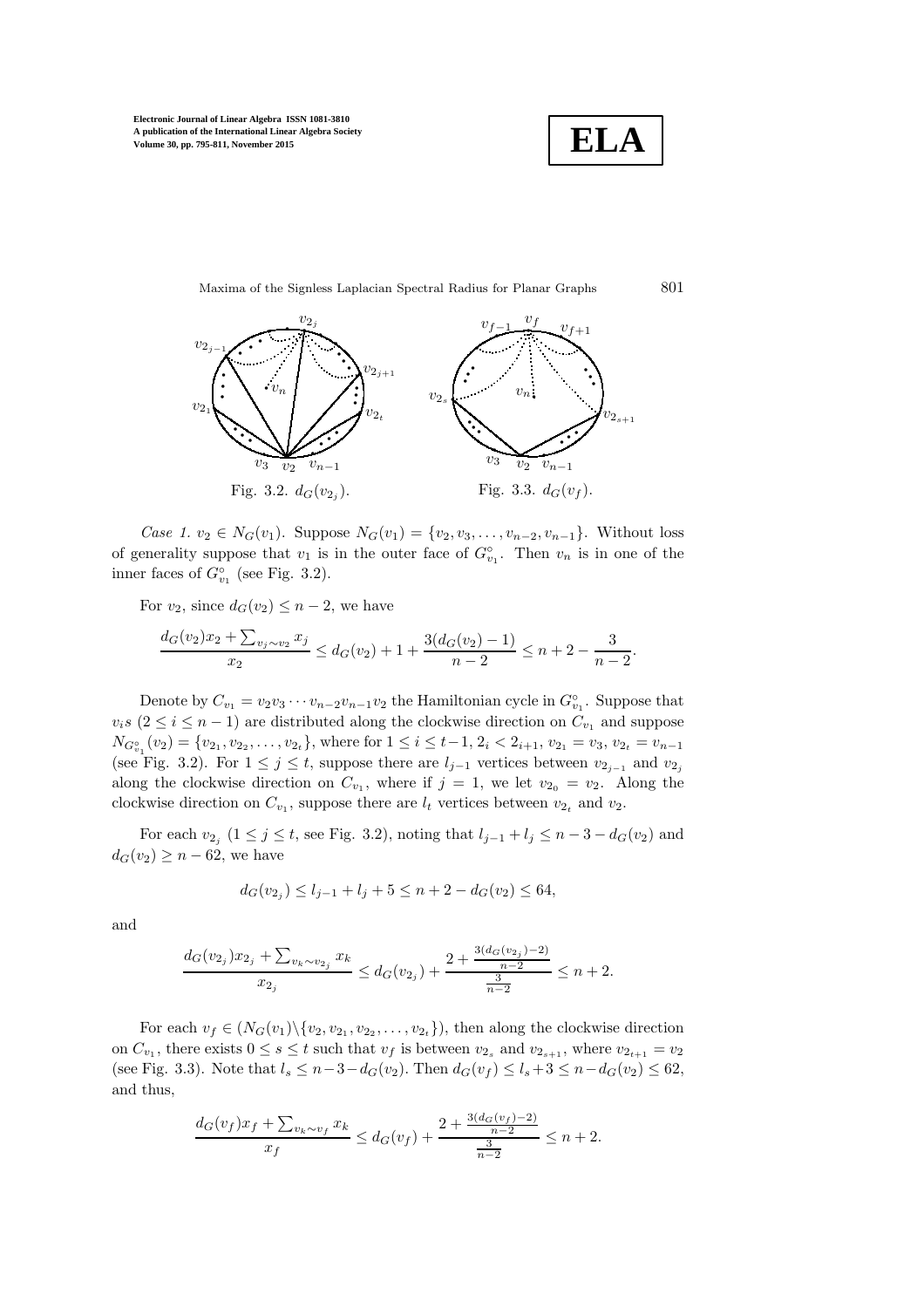$$
\boxed{\textbf{ELA}}
$$

802 Guanglong Yu, Jianyong Wang, and Shu-guang Guo

Note that  $v_n$  is in one of the inner faces of  $G_{v_1}^{\circ}$ . Suppose that in  $G_{v_1}^{\circ}$ ,  $v_n$  is in a face  $v_2v_{2_z}v_{2_z+1}v_{2_z+2}\cdots v_{2_{z+1}}v_2$  (see Fig. 3.4). Note that  $l_z \leq n-3-d_G(v_2)$  and  $d_G(v_n) \le l_z + 3$ . Then  $d_G(v_n) \le n - d_G(v_2) \le 62$ , and



Case 2.  $v_2 \notin N_G(v_1)$ . Without loss of generality suppose that  $v_1$  is in the outer face of  $G_{v_1}^{\circ}$ . Then  $v_2$  is in one of the inner faces of  $G_{v_1}^{\circ}$ . Then  $N_G(v_1)$  =  ${v_3, v_4, v_5, \ldots, v_{n-1}, v_n}$ . Suppose that  $C_{v_1} = v_3v_4 \cdots v_{n-1}v_nv_3$  is the Hamiltonian cycle in  $G_{v_1}^{\circ}$ ,  $v_i s$  ( $3 \leq i \leq n$ ) are distributed along the clockwise direction on  $C_{v_1}$ , and suppose  $N_{G_{v_1}^{\circ}}(v_2) = \{v_{2_1}, v_{2_2}, \ldots, v_{2_t}\}$ , where for  $1 \leq i \leq t-1$ ,  $2_i < 2_{i+1}$  (see Fig. 3.5). For  $2 \leq j \leq t$ , along the clockwise direction on  $C_{v_1}$ , suppose there are  $l_{j-1}$ vertices between  $v_{2_{j-1}}$  and  $v_{2_j}$ . Along the clockwise direction on  $C_{v_1}$ , suppose that there are  $l_t$  vertices between  $v_{2_t}$  and  $v_{2_1}$ .

For each  $v_{2j}$   $(1 \leq j \leq t)$ , by an argument similar to Case 1, we have  $d_G(v_{2j}) \leq 64$ , and

$$
\frac{d_G(v_{2_j})x_{2_j} + \sum_{v_k \sim v_{2_j}} x_k}{x_{2_j}} \le d_G(v_{2_j}) + \frac{2 + \frac{3(d_G(v_{2_j}) - 2)}{n - 2}}{\frac{3}{n - 2}} \le n + 2.
$$

By an argument similar to Case 1, for each  $v_i \in (N_G(v_1) \setminus \{v_{2_1}, v_{2_2}, \ldots, v_{2_t}\})$ , we have  $d_G(v_i) \leq n - d_G(v_2) \leq 62$ , and

$$
\frac{d_G(v_i)x_i + \sum_{v_k \sim v_i} x_k}{x_i} \le d_G(v_i) + \frac{1 + \frac{3(d_G(v_i) - 1)}{n - 2}}{\frac{3}{n - 2}} < n + 2.
$$

For  $v_2$ , since  $d_G(v_2) \leq n-2$ , we have

$$
\frac{d_G(v_2)x_2 + \sum_{v_k \sim v_2} x_k}{x_2} \le d_G(v_2) + \frac{3d_G(v_2)}{n-2} \le n+1.
$$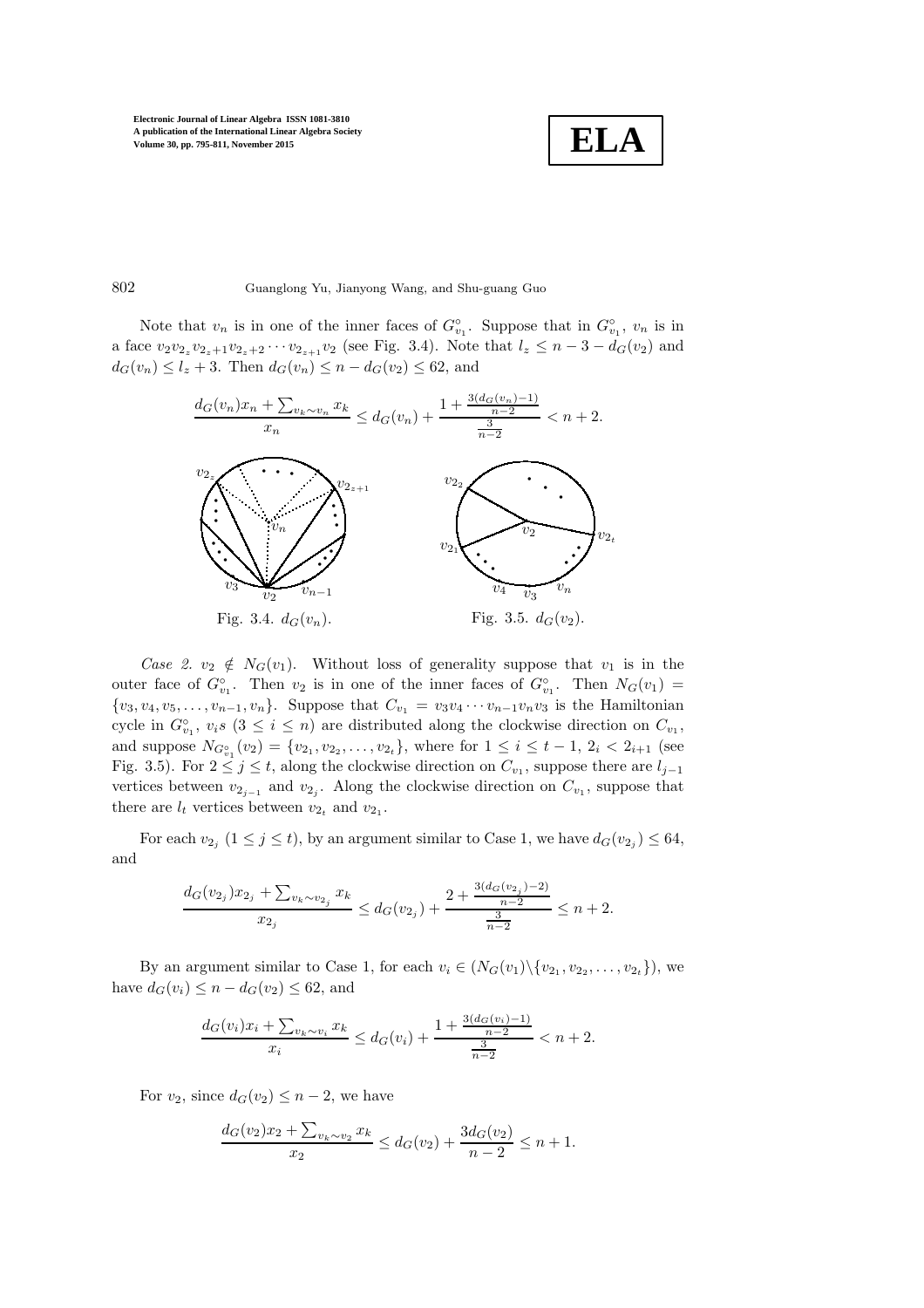**ELA**

Maxima of the Signless Laplacian Spectral Radius for Planar Graphs 803

<span id="page-8-0"></span>By the above discussion, we get  $Q(G)X \leq (n+2)X$ . The proof is now completed by applying Lemma [3.3.](#page-4-1)  $\square$ 

LEMMA 3.6. Let G be a maximal planar graph of order  $n \geq 4$ , where  $d(v_1) =$  $\Delta(G) = n - 2$ , and for  $2 \le i \le n$ ,  $d_G(v_i) < 1 + \frac{n}{6}$ . Then  $q(G) \le n - 2$ .

*Proof.* Let  $X = (x_1, x_2, x_3, \dots, x_n)^T \in \mathbb{R}^n$  be a positive vector, where

$$
x_i = \begin{cases} 1, & i = 1; \\ \frac{4}{n-1}, & 2 \le i \le n. \end{cases}
$$

For  $v_1$ , we have

$$
\frac{(n-2)x_1 + \sum_{v_j \sim v_1} x_j}{x_1} \le n - 2 + \frac{4(n-2)}{n-1} < n + 2.
$$

For  $v_i$   $(2 \leq i \leq n)$ , we have

$$
\frac{d_G(v_i)x_i + \sum_{v_j \sim v_i} x_j}{x_i} \le d_G(v_i) + \frac{1 + \frac{4(d_G(v_i) - 1)}{n - 1}}{\frac{4}{n - 1}} < n + 2.
$$

<span id="page-8-2"></span>By the above discussion, we get  $Q(G)X \leq (n+2)X$ . Applying Lemma [3.3](#page-4-1) completes the proof.  $\square$ 

THEOREM 3.7. Let G be a maximal planar graph of order  $n \geq 380$  with  $\Delta(G)$  =  $n-2$ . Then  $q(G) \leq n+2$ .

<span id="page-8-1"></span>*Proof.* This theorem follows from Lemmas [3.4](#page-4-2)[–3.6.](#page-8-0)  $\Box$ 

LEMMA 3.8. Let  $1 \leq k \leq 13$  be an integer number, and let G be a maximal planar graph of order  $n \ge 91$ , where  $d_G(v_1) = \Delta(G) = n - 1$ , for  $i = 2, 3, ..., k + 1$ ,  $\frac{n}{7} + \frac{19}{7} \le d(v_i) \le n - 75$ , and for  $k + 2 \le i \le n$ ,  $d_G(v_i) < \frac{n}{7} + \frac{19}{7}$ . Then  $q(G) \le n + 2$ .

*Proof.* Let  $X = (x_1, x_2, x_3, \dots, x_n)^T \in \mathbb{R}^n$  be a positive vector, where

$$
x_{i} = \begin{cases} 1, & i = 1; \\ \frac{2}{3k}, & 2 \leq i \leq k+1; \\ \frac{7}{3(n-k-1)}, & k+2 \leq i \leq n. \end{cases}
$$

For  $v_1$ , we have  $(n-1)x_1 + \sum_{v_j \sim v_1} x_j$  $\frac{2\sum_{v_j \sim v_1} v_j}{x_1} = n + 2.$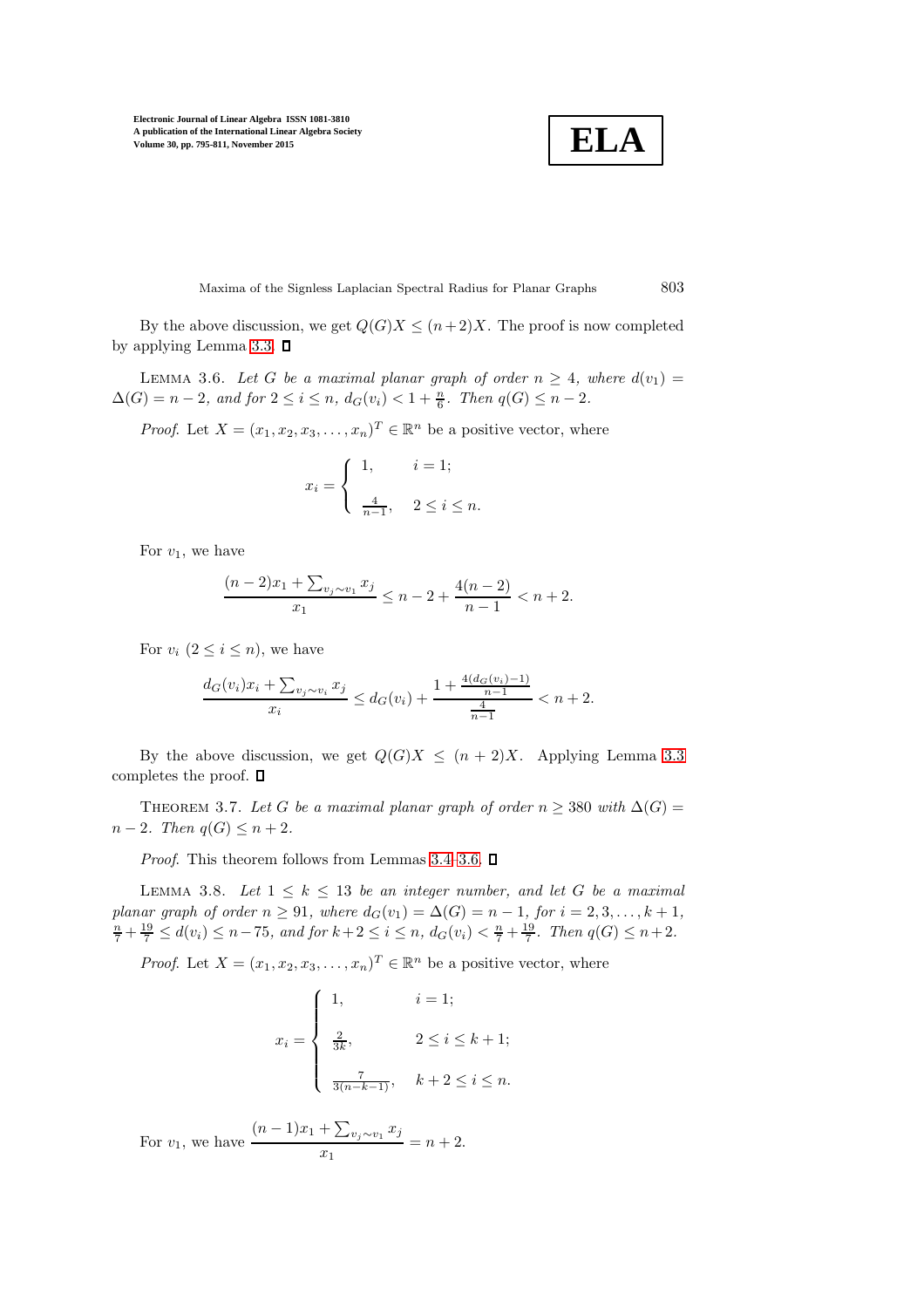

804 Guanglong Yu, Jianyong Wang, and Shu-guang Guo

For  $v_i$   $(k+2 \leq i \leq n)$ , we have

$$
\frac{d_G(v_i)x_i + \sum_{v_j \sim v_i} x_j}{x_i} \le \begin{cases} d_G(v_i) + \frac{\frac{5}{3} + \frac{7(d_G(v_i) - k - 1)}{3(n - k - 1)}}{\frac{1}{3(n - k - 1)}} \le n + 2, & d_G(v_i) \ge k + 1; \\ d_G(v_i) + \frac{\frac{5}{3}}{\frac{7}{3(n - k - 1)}} < n + 2, & d_G(v_i) \le k. \end{cases}
$$

For  $v_i$   $(2 \le i \le k+1)$ , since  $n \ge 91$  and  $1 \le k \le 13$ , we have  $d_G(v_i) > k$ . Thus,

<span id="page-9-0"></span>
$$
\frac{d_G(v_i)x_i + \sum_{v_j \sim v_i} x_j}{x_i} = \frac{(d_G(v_i) - 1)x_i + x_i + \sum_{v_j \sim v_i} x_j}{x_i}
$$
\n
$$
\leq d_G(v_i) - 1 + \frac{\sum_{j=1}^{k+1} x_j + \frac{7(d_G(v_i) - k)}{3(n - k - 1)}}{\frac{2}{3k}}
$$
\n
$$
= d_G(v_i) - 1 + \frac{\frac{5}{3} + \frac{7(d_G(v_i) - k)}{3(n - k - 1)}}{\frac{2}{3k}}
$$
\n(3.5)\n
$$
= d_G(v_i) - 1 + \frac{5}{2}k + \frac{\frac{7}{2}k(d_G(v_i) - k)}{n - k - 1}.
$$

As the proof of Lemma [3.4,](#page-4-2) since  $n \ge 91$  and  $k < d_G(v_i) \le n - 75$ , we can prove that

$$
d_G(v_i) - 1 + \frac{5}{2}k + \frac{\frac{7}{2}k(d_G(v_i) - k)}{n - k - 1} \le n + 2.
$$
  
Thus, (3.5) implies 
$$
\frac{d_G(v_i)x_i + \sum_{v_j \sim v_i} x_j}{x_i} \le n + 2.
$$

By the above discussion, we get  $Q(G)X \leq (n+2)X$ . Applying Lemma [3.3](#page-4-1) completes the proof.  $\square$ 

LEMMA 3.9. Let G be a maximal planar graph of order  $n \geq 6$ , where  $d(v_1) =$  $\Delta(G) = n - 1$ , and for  $2 \le i \le n$ ,  $d_G(v_i) < \frac{n}{7} + \frac{19}{7}$ . Then  $q(G) \le n + 2$ .

*Proof.* Let  $X = (x_1, x_2, x_3, \dots, x_n)^T \in \mathbb{R}^n$  be a positive vector, where

$$
x_i = \begin{cases} 1, & i = 1; \\ \frac{3}{n-1}, & 2 \le i \le n. \end{cases}
$$

For  $v_1$ , we have

$$
\frac{(n-1)x_1 + \sum_{v_j \sim v_1} x_j}{x_1} = n+2.
$$

For  $v_i$   $(2 \leq i \leq n)$ , we have

$$
\frac{d_G(v_i)x_i + \sum_{v_j \sim v_i} x_j}{x_i} \le d_G(v_i) + \frac{1 + \frac{3(d_G(v_i) - 1)}{n - 1}}{\frac{3}{n - 1}} \le n + 2.
$$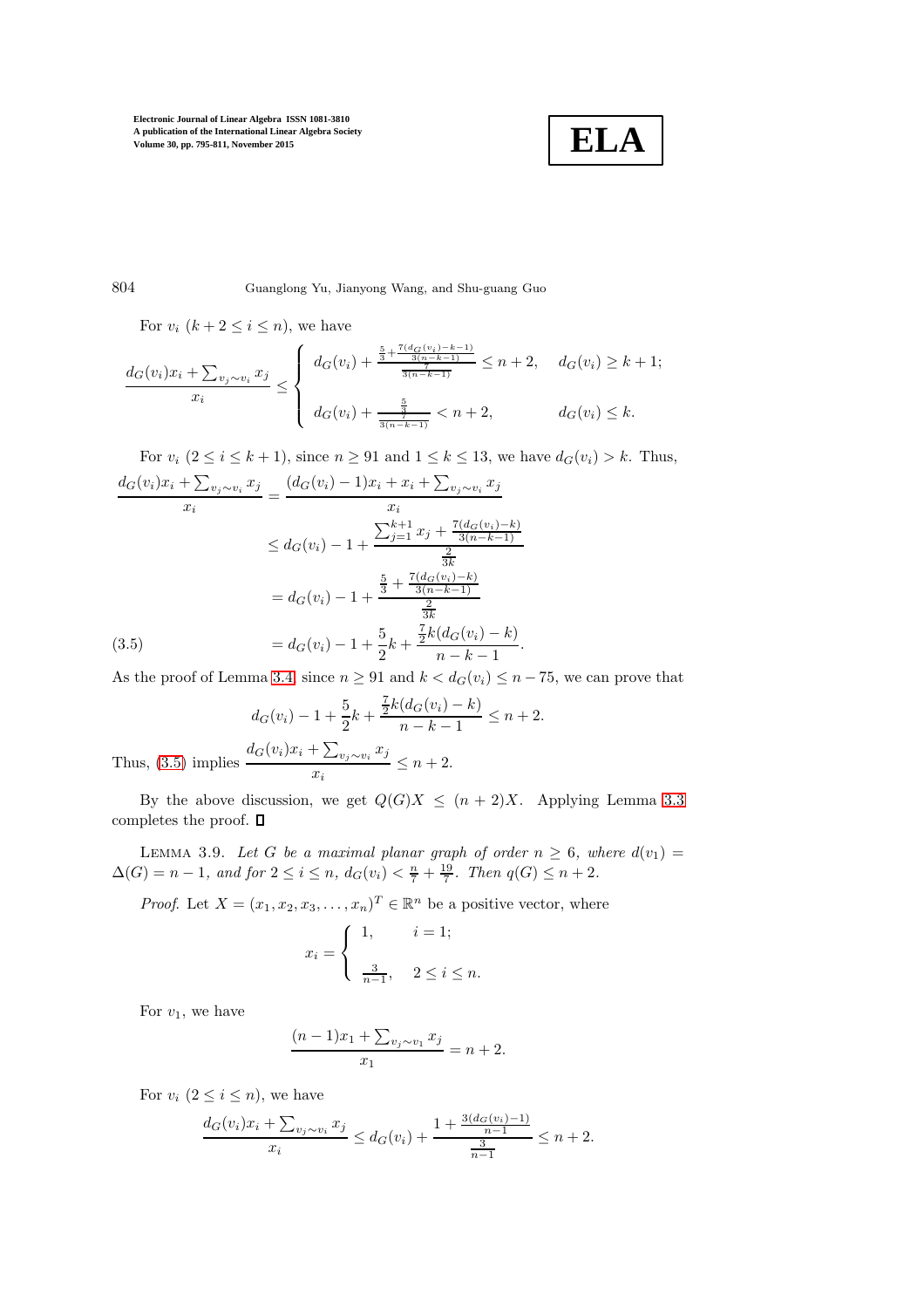**ELA**

Maxima of the Signless Laplacian Spectral Radius for Planar Graphs 805

By the above discussion, we get  $Q(G)X \leq (n+2)X$ . The proof is now completed by applying Lemma [3.3.](#page-4-1)  $\square$ 

LEMMA 3.10. Let G be a maximal planar graph of order  $n \geq 461$  with  $d_G(v_1) =$  $\Delta(G) = n - 1$  and  $n - 81 \leq \Delta'(G) \leq n - 4$ . Then  $q(G) \leq n + 2$ .

*Proof.* Without loss of generality suppose that  $d_G(v_2) = \Delta'(G)$ . Let  $X =$  $(x_1, x_2, x_3, \ldots, x_n)^T \in \mathbb{R}^n$  be a positive vector, where

$$
x_{i} = \begin{cases} 1, & i = 1; \\ \frac{4}{7}, & i = 2; \\ \frac{17}{7(n-2)}, & 3 \leq i \leq n. \end{cases}
$$

For  $v_1$ , we have

$$
\frac{(n-1)x_1 + \sum_{v_j \sim v_1} x_j}{x_1} = n+2.
$$

For  $v_2$ , since  $d_G(v_2) \leq n-4$ , we have

$$
\frac{d_G(v_2)x_2 + \sum_{v_j \sim v_2} x_j}{x_2} \le d_G(v_2) + \frac{1 + \frac{17(d_G(v_2) - 1)}{7(n - 2)}}{\frac{4}{7}} < n + 2.
$$

Without loss of generality suppose that  $v_1$  is in the outer face of  $G_{v_1}^{\circ}, C_{v_1} =$  $v_2v_3\cdots v_{n-1}v_nv_2$  is the Hamiltonian cycle in  $G_{v_1}^{\circ}$ ,  $v_is$   $(2 \leq i \leq n)$  are distributed along the clockwise direction on  $C_{v_1}$ , and suppose  $N_{G_{v_1}^{\circ}}(v_2) = \{v_{2_1}, v_{2_2}, \ldots, v_{2_t}\},\$ where for  $1 \le i \le t - 1$ ,  $2_i < 2_{i+1}$ ,  $v_{2_1} = v_3$ ,  $v_{2_t} = v_n$ . On  $C_{v_1}$ , along the clockwise direction, for  $1 \leq j \leq t$ , suppose that there are  $l_{j-1}$  vertices between  $v_{2_{j-1}}$  and  $v_{2_j}$ , where if  $j = 1$ , we let  $v_{2<sub>0</sub>} = v_2$ . Along the clockwise direction on  $C_{v_1}$ , suppose that there are  $l_t$  vertices between  $v_{2t}$  and  $v_2$ .

For each  $v_{2j}$   $(1 \le j \le t)$ , noting that  $l_{j-1} + l_j \le n-2-d_G(v_2)$  and  $d_G(v_2) \ge n-81$ , we have

$$
d_G(v_{2j}) \le l_{j-1} + l_j + 4 \le n + 2 - d_G(v_2) \le 83
$$

and

$$
\frac{d_G(v_{2_j})x_{2_j} + \sum_{v_k \sim v_{2_j}} x_k}{x_{2_j}} \leq d_G(v_{2_j}) + \frac{\frac{11}{7} + \frac{17(d_G(v_{2_j}) - 2)}{7(n-2)}}{\frac{17}{7(n-2)}} \leq n + 2.
$$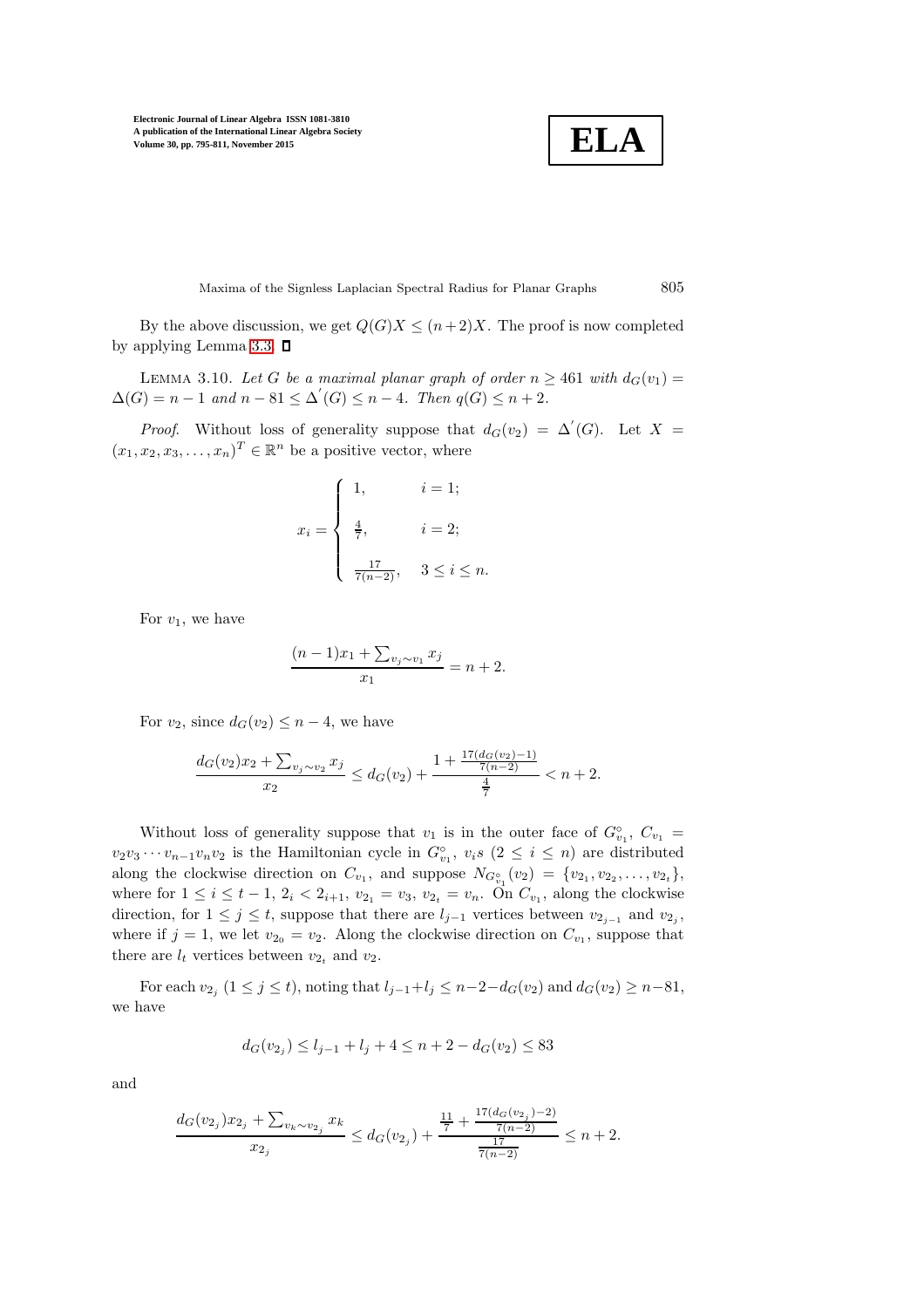

806 Guanglong Yu, Jianyong Wang, and Shu-guang Guo

For each  $v_f \in (N_G(v_1) \setminus \{v_2, v_{2_1}, v_{2_2}, \ldots, v_{2_t}\})$ , along the clockwise direction, there exists  $0 \leq s \leq t$  such that  $v_f$  is between  $v_{2_s}$  and  $v_{2_{s+1}}$  on  $C_{v_1}$ . Then

$$
d_G(v_f) \le l_s + 2 \le n - d_G(v_2) \le 81
$$

and

$$
\frac{d_G(v_f)x_f + \sum_{v_k \sim v_f} x_k}{x_f} \le d_G(v_f) + \frac{\frac{11}{7} + \frac{17(d_G(v_f) - 2)}{7(n-2)}}{\frac{17}{7(n-2)}} \le n + 2.
$$

<span id="page-11-0"></span>By the above discussion, we get  $Q(G)X \leq (n+2)X$ . Applying Lemma [3.3](#page-4-1) completes the proof.  $\square$ 

LEMMA 3.11. Let G be a maximal planar graph of order  $n \geq 15$  with  $d_G(v_1) =$  $\Delta(G) = n - 1.$ 

(i) If  $\Delta'(G) = n - 2$ , then  $q(G) < q(\mathcal{H}_n)$ ; (ii) If  $\Delta'(G) = n - 3$ , then  $q(G) < q(H_n)$ .



*Proof.* Without loss of generality suppose that  $d_G(v_2) = \Delta'(G)$ ,  $v_1$  is in the outer face of  $G_{v_1}^{\circ}$ , and suppose that  $C_{v_1} = v_2v_3\cdots v_{n-1}v_nv_2$  is the Hamiltonian cycle in  $G_{v_1}^{\circ}$ (see Fig. 3.6).

(i)  $d_G(v_2) = n - 2$  and  $v_k \notin N_G(v_2)$   $(4 \leq k \leq n - 1)$ . Then  $G_{v_1}^{\circ} \cong D_1$  (see Fig. 3.6). For convenience, we suppose  $G_{v_1}^{\circ} = D_1$ . By Lemma [2.3,](#page-2-1) we get that  $q(G) > 15$ .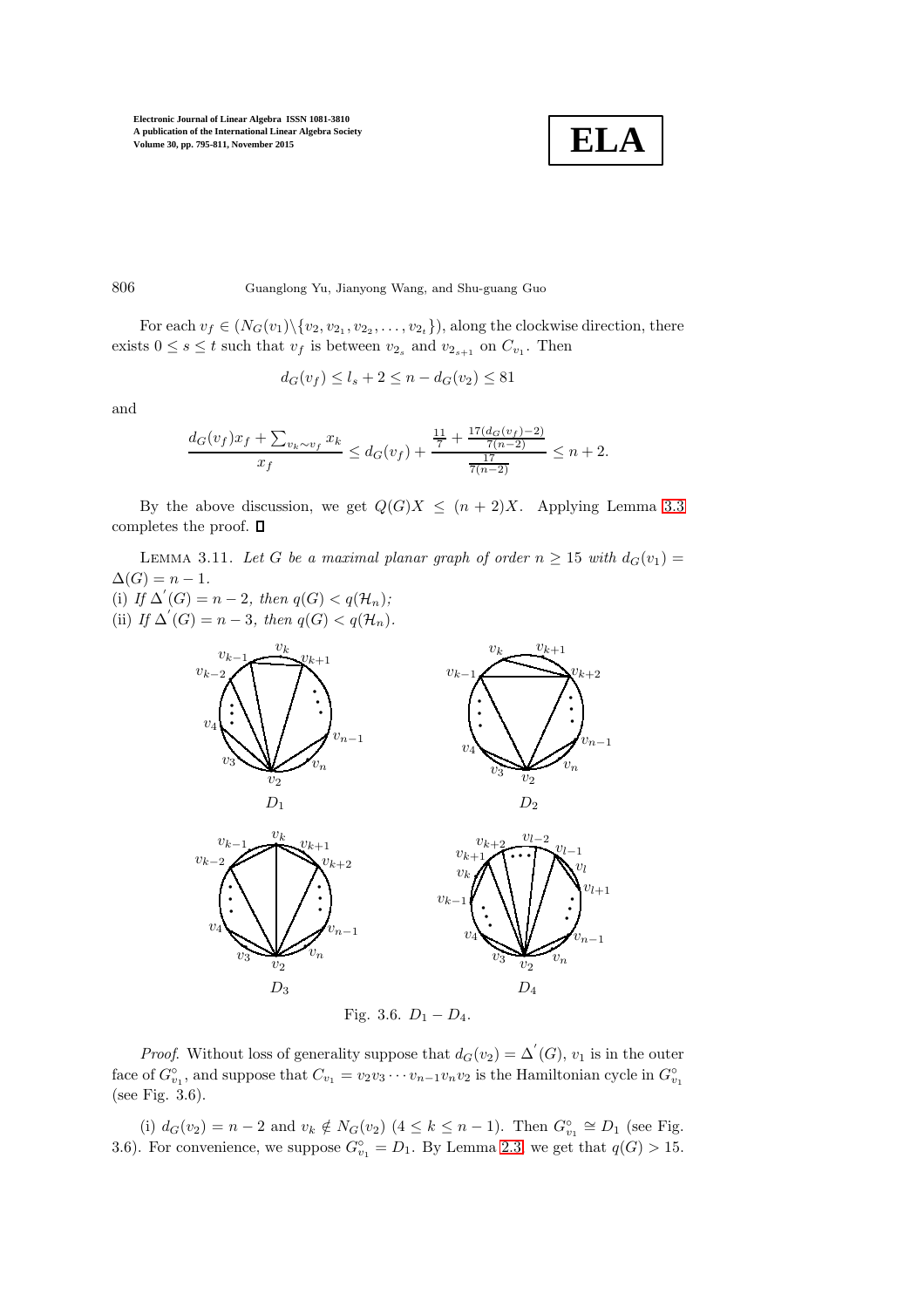

<span id="page-12-0"></span>Maxima of the Signless Laplacian Spectral Radius for Planar Graphs 807

Let  $X = (x_1, x_2, \dots, x_n)^T \in \mathbb{R}^n$  be the Perron eigenvector of  $Q(G)$ .

Note that

(3.6) 
$$
q(G)x_k = 3x_k + x_{k-1} + x_{k+1} + x_1,
$$

(3.7) 
$$
q(G)x_2 = (n-2)x_2 + x_1 + \sum_{3 \le i \le n, i \ne k} x_i.
$$

Equations [\(3.6\)](#page-12-0) and [\(3.7\)](#page-12-1) imply that  $(q(G)-3)(x_2-x_k) = (n-5)x_2 + \sum_{3 \leq i \leq k-2} x_i$  +  $\sum_{k+2 \leq i \leq n} x_i$ . Because  $n \geq 15$ , it follows immediately that  $x_2 > x_k$ .

Note that

<span id="page-12-1"></span>
$$
q(G)x_{k-1} = 5x_{k-1} + x_1 + x_2 + x_{k-2} + x_k + x_{k+1},
$$

$$
q(G)x_{k+1} = 5x_{k+1} + x_1 + x_2 + x_{k-1} + x_k + x_{k+2}.
$$

Thus,

<span id="page-12-2"></span>
$$
(3.8) \quad q(G)(x_{k-1} + x_{k+1}) = 6(x_{k-1} + x_{k+1}) + 2(x_1 + x_k + x_2) + x_{k-2} + x_{k+2}.
$$

From  $(3.6)$  and  $(3.7)$ , we also get that

<span id="page-12-3"></span> $q(G)(x_2 + x_k) = (n-2)x_2 + 3x_k + 2x_1 + 2x_{k-1} + 2x_{k+1} + \sum$ 3≤i≤k−2  $x_i + \sum$  $k+2 \leq i \leq n$  $(3.9)$   $q(G)(x_2+x_k) = (n-2)x_2 + 3x_k + 2x_1 + 2x_{k-1} + 2x_{k+1} + \sum x_i + \sum x_i$ 

<span id="page-12-4"></span>From  $(3.8)$  and  $(3.9)$ , we have

(3.10) 
$$
(q(G) - 4)[x_2 + x_k - (x_{k-1} + x_{k+1})] = (n - 11)x_2 + 3(x_2 - x_k) + \sum_{3 \le i \le k-3} x_i + \sum_{k+3 \le i \le n} x_i.
$$

The fact that  $n \ge 15$  and [\(3.10\)](#page-12-4) holding imply that  $x_2 + x_k > x_{k-1} + x_{k+1}$ .

Let  $F = G - v_{k-1}v_{k+1} + v_2v_k$ . Note the relation between the Rayleigh quotient and the largest eigenvalue of a non-negative real symmetric matrix, and note that

$$
X^{T}Q(F)X - X^{T}Q(G)X = (x_2 + x_k)^{2} - (x_{k-1} + x_{k+1})^{2}.
$$

It follows that when  $n \ge 15$ , then  $q(F) > X^T Q(F) X > X^T Q(G) X = q(G)$ . Because  $F \cong \mathcal{H}_n$ , it follows that  $q(\mathcal{H}_n) > q(G)$ . Then (i) follows.

(ii)  $d_G(v_2) = n-3$ . Since  $v_1$  is adjacent to  $v_2$ , among  $v_2, v_3, \ldots, v_{n-1}, v_n$ , there must be two vertices nonadjacent to  $v_2$ . Thus, there are three cases for  $G$ , that is,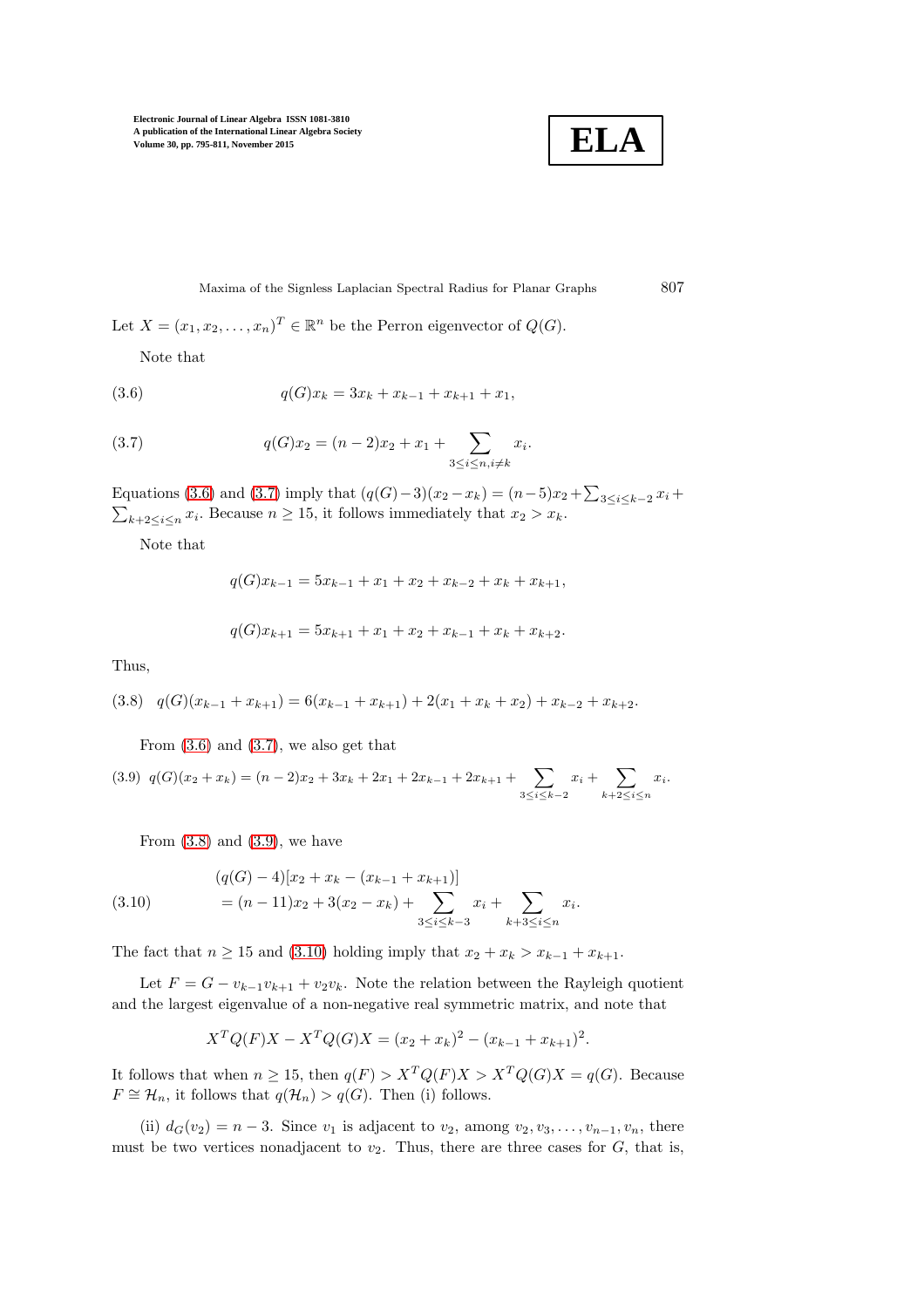

808 Guanglong Yu, Jianyong Wang, and Shu-guang Guo

 $G \cong D_2$ ,  $G \cong D_3$  or  $G \cong D_4$  (see Fig. 3.6). Without loss of generality suppose that in  $D_2$ , neither  $v_k$  nor  $v_{k+1}$  are adjacent to  $v_2$ ; in  $D_3$ , neither  $v_{k-1}$  nor  $v_{k+1}$  are adjacent to  $v_2$ ; in  $D_4$ , neither  $v_k$  nor  $v_l$  are adjacent to  $v_2$ . By Lemma [2.3,](#page-2-1) we know that  $q(G) > 15$ .

Case 1.  $G \cong D_2$ . For convenience, we suppose that  $G = D_2$ . Because  $d_G(v_2) =$  $n-3$ , it follows that  $4 \leq k \leq n-2$ . Let  $X = (x_1, x_2, \ldots, x_n)^T \in \mathbb{R}^n$  be the Perron eigenvector of  $Q(G)$ .

<span id="page-13-0"></span>Note that

$$
(3.11) \t\t q(G)x_{k+1} = 3x_{k+1} + x_1 + x_k + x_{k+2},
$$

$$
(3.12) \t\t q(G)x_k = 4x_k + x_1 + x_{k-1} + x_{k+1} + x_{k+2}.
$$

<span id="page-13-2"></span><span id="page-13-1"></span>From  $(3.11)$  and  $(3.12)$ , we get

$$
(3.13) \qquad (q(G) - 2)(x_k - x_{k+1}) = x_k + x_{k-1}.
$$

Since  $n \ge 15$  and [\(3.13\)](#page-13-2) holds, we conclude that  $x_k > x_{k+1}$ .

<span id="page-13-3"></span>Note that

(3.14) 
$$
q(G)x_2 = (n-3)x_2 + x_1 + \sum_{3 \le i \le k-1} x_i + \sum_{k+2 \le i \le n} x_i.
$$

From  $(3.12)$  and  $(3.14)$ , we get

<span id="page-13-7"></span>
$$
\begin{aligned} q(G)(x_2 + x_k) \\ &= (n-3)x_2 + 2x_1 + 4x_k + 2x_{k-1} + x_{k+1} + 2x_{k+2} + \sum_{3 \le i \le k-2} x_i + \sum_{k+3 \le i \le n} x_i. \end{aligned}
$$

<span id="page-13-4"></span>Note that

$$
(3.16) \tqquad q(G)x_{k-1} = 5x_{k-1} + x_1 + x_2 + x_{k-2} + x_k + x_{k+2}.
$$

<span id="page-13-5"></span>From  $(3.11)$  and  $(3.16)$ , we get that

$$
(3.17) \quad q(G)(x_{k-1} + x_{k+1}) = 5x_{k-1} + x_{k-2} + 2x_1 + x_2 + 2x_k + 3x_{k+1} + 2x_{k+2}.
$$

<span id="page-13-6"></span>From  $(3.12)$  and  $(3.17)$ , we get that

$$
(3.18) \quad (q(G)-2)(x_{k-1}+x_{k+1}-x_k)=x_1+x_2+x_{k-2}+2x_{k-1}+x_{k+2}>0.
$$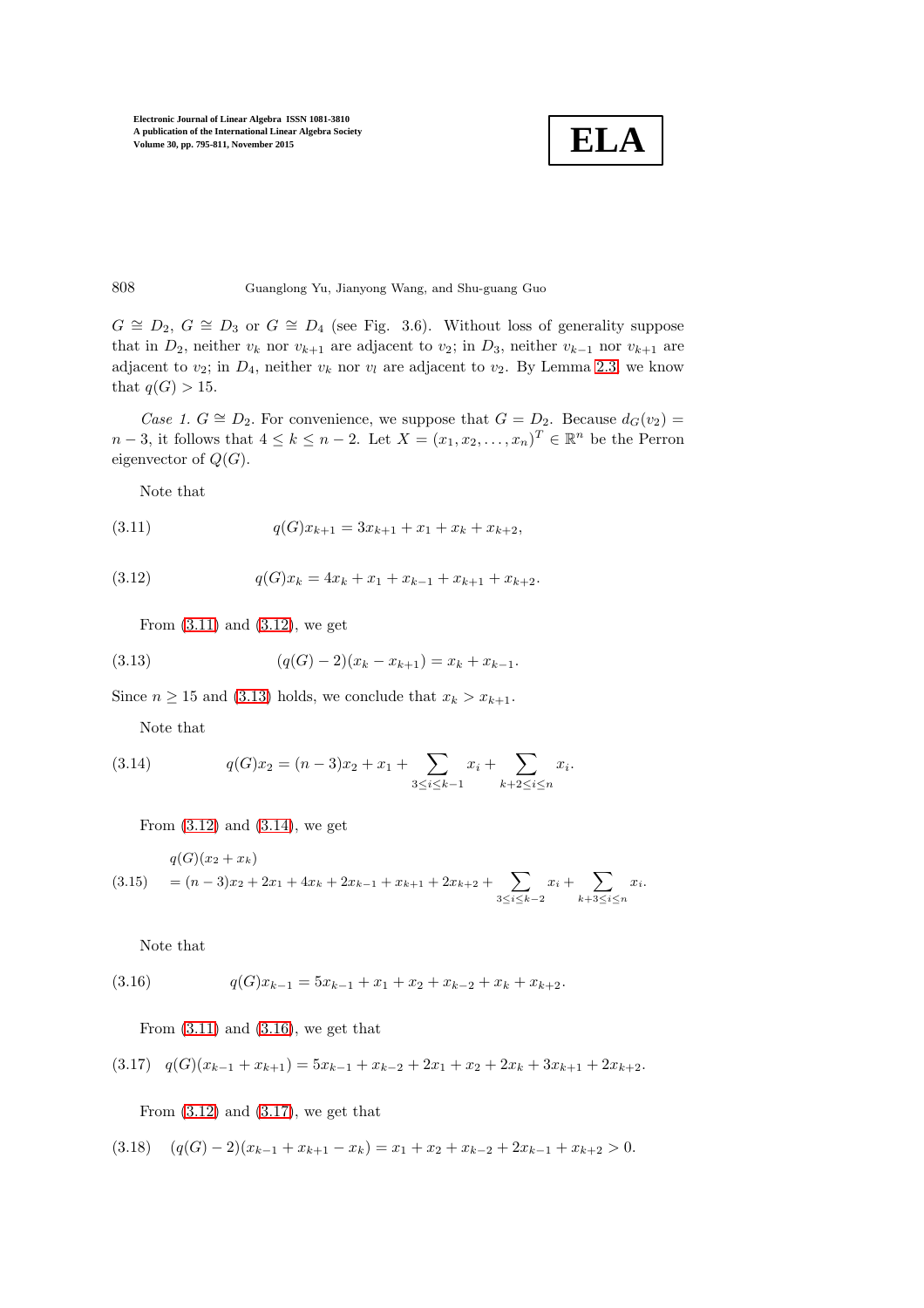**ELA**

Maxima of the Signless Laplacian Spectral Radius for Planar Graphs 809

Since  $n \ge 15$  and [\(3.18\)](#page-13-6) holds, we conclude that  $x_{k-1} + x_{k+1} > x_k$ .

From  $(3.11)$  and  $(3.14)$ , we get that

<span id="page-14-0"></span>
$$
(3.19) (q(G)-4)(x_2-x_{k+1}) = (n-7)x_2 + x_{k-1} + x_{k+1} - x_k + \sum_{3 \le i \le k-2} x_i + \sum_{k+3 \le i \le n} x_i > 0.
$$

Since  $n \ge 15$  and [\(3.19\)](#page-14-0) holds, we conclude that  $x_2 > x_{k+1}$ .

From  $(3.12)$  and  $(3.14)$ , we get that

<span id="page-14-1"></span>
$$
(3.20) (q(G) - 4)(x_2 - x_k) = (n - 8)x_2 + x_2 - x_{k+1} + \sum_{3 \le i \le k-2} x_i + \sum_{k+3 \le i \le n} x_i > 0.
$$

Since  $n \ge 15$  and [\(3.20\)](#page-14-1) holds, we conclude that  $x_2 > x_k$ .

<span id="page-14-2"></span>From  $(3.14)$  and  $(3.16)$ , we get that

$$
(3.21) \quad (q(G) - 4)(x_2 - x_{k-1}) = (n-9)x_2 + x_2 - x_k + \sum_{3 \le i \le k-3} x_i + \sum_{k+3 \le i \le n} x_i.
$$

Since  $n \ge 15$  and [\(3.21\)](#page-14-2) holds, we conclude that  $x_2 > x_{k-1}$ .

<span id="page-14-3"></span>Note that

$$
(3.22) \tqquad q(G)x_{k+2} = 6x_{k+2} + x_{k+1} + x_k + x_{k-1} + x_{k+3} + x_2 + x_1.
$$

From  $(3.14)$  and  $(3.22)$ , we get that

<span id="page-14-4"></span>
$$
(3.23)\ \left(q(G)-5\right)(x_2-x_{k+2})=(n-11)x_2+x_2-x_k+x_2-x_{k+1}+\sum_{3\leq i\leq k-2}x_{i}+\sum_{k+4\leq i\leq n}x_{i}.
$$

Since  $n \ge 15$  and [\(3.23\)](#page-14-4) holds, we conclude that  $x_2 > x_{k+2}$ .

From  $(3.16)$  and  $(3.22)$ , we get that

<span id="page-14-5"></span>(3.24)  $q(G)(x_{k-1} + x_{k+2}) = 2x_1 + 2x_2 + x_{k-2} + 6x_{k-1} + 2x_k + x_{k+1} + 7x_{k+2} + x_{k+3}.$ 

From  $(3.15)$  and  $(3.24)$ , we get that

<span id="page-14-6"></span>
$$
q(G)(x_2 + x_k) - q(G)(x_{k-1} + x_{k+2})
$$
  
(3.25) =  $(n - 14)x_2 + 4x_2 - 4x_{k-1} + 2x_k + 5x_2 - 5x_{k+2} + \sum_{3 \le i \le k-3} x_i + \sum_{k+4 \le i \le n} x_i$ 

Since  $n \ge 15$  and [\(3.25\)](#page-14-6) holds, we conclude that  $x_2 + x_k > x_{k-1} + x_{k+2}$ .

Let  $\mathbb{F} = G - v_{k-1}v_{k+2} + v_2v_k$ . Note that

$$
X^{T}Q(\mathbb{F})X - X^{T}Q(G)X = (x_2 + x_k)^{2} - (x_{k-1} + x_{k+2})^{2}.
$$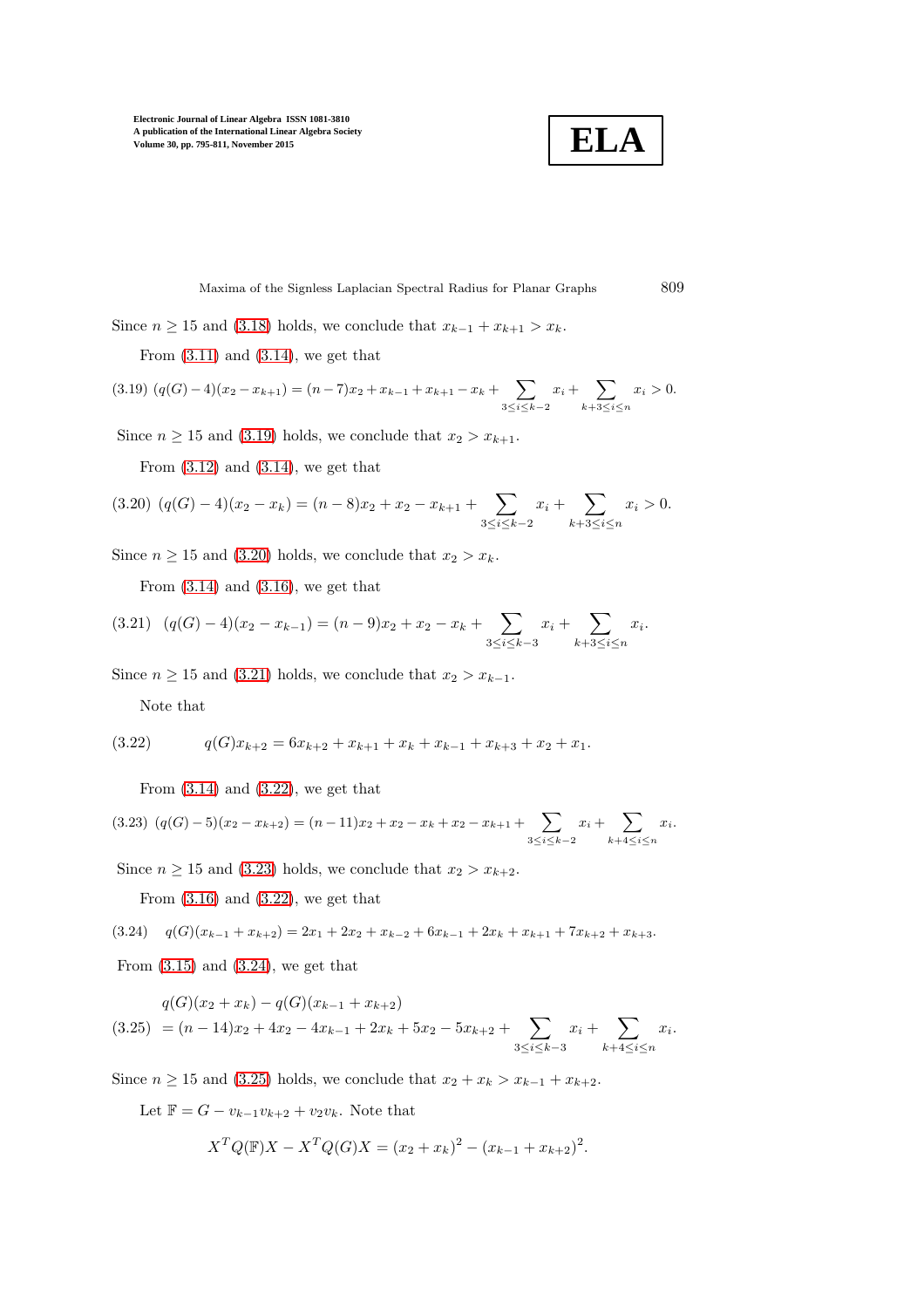**ELA**

810 Guanglong Yu, Jianyong Wang, and Shu-guang Guo

It follows that when  $n \geq 15$ , then  $q(\mathbb{F}) > X^T Q(\mathbb{F}) X > X^T Q(G) X = q(G)$ . By (i), it follows immediately that  $q(\mathcal{H}_n) > q(\mathbb{F}) > q(G)$ .

Case 2.  $G \cong D_3$ . For convenience, we suppose that  $G = D_3$ . Because  $d_G(v_2) =$  $n-3$ , it follows that  $5 \leq k \leq n-2$ . Let  $\mathbb{F} = G - v_k v_{k+2} + v_2 v_{k+1}$ . By an argument similar to Case 1, it can be proved that  $q(G) < q(\mathbb{F})$ . By (i), we get that  $q(\mathbb{F}) < q(\mathcal{H}_n)$ . Then  $q(G) < q(H_n)$ .

Case 3.  $G \cong D_4$ . For convenience, we suppose that  $G = D_4$ . Because  $d_G(v_2)$  $n-3$ , it follows that  $4 \leq k \leq l-2$ ,  $l \leq n-1$ . Let  $\mathbb{F} = G - v_{l-1}v_{l+1} + v_2v_l$ . By an argument similar to Case 1, it can be proven that  $q(G) < q(\mathbb{F})$ . By (i), we get that  $q(\mathbb{F}) < q(\mathcal{H}_n)$ . Then  $q(G) < q(\mathcal{H}_n)$ .

From the above three cases, (ii) follows.  $\Box$ 

THEOREM 3.12. Let G be a planar graph of order  $n > 456$ . Then  $q(G) \leq q(H_n)$ with equality if and only if  $G \cong \mathcal{H}_n$ .

Proof. This theorem follows from the discussions in Section 2, Lemmas [3.1,](#page-2-2) [3.2,](#page-3-2) [3.8–](#page-8-1)[3.11](#page-11-0) and Theorem [3.7.](#page-8-2)  $\Box$ 

REMARK 2. As for the planar graphs of order  $n \leq 455$ , perhaps by computations with computer, one can check and find which ones have the maximal signless Laplacian spectral radius. By some computations and comparisons with computer, for the planar graphs of order  $n \leq 10$ , we find  $\mathcal{H}_n$  has the maximal signless Laplacian spectral radius. Based on this, for the planar graphs of order  $n \leq 455$ , we conjecture that the graph  $\mathcal{H}_n$  still has the maximal signless Laplacian spectral radius.

Acknowledgment. We offer many thanks to the referees for their kind reviews and helpful suggestions.

## REFERENCES

- <span id="page-15-1"></span><span id="page-15-0"></span>[1] J. Bondy and U. Murty. *Graph Theory*. Springer, London, 2008.
- [2] D. Cao and A. Vince. The spectral radius of a planar graph. Linear Algebra Appl., 187:251–257, 1993.
- [3] D. Cvetković, P. Rowlinson, and S. Simić. Signless Laplacians of finite graphs, Linear Algebra Appl., 423:155–171, 2007.
- [4] D. Cvetković and S. Simić. Towards a spectral theory of graphs based on the signless Laplacian, I. Publications De l'institut Mathématique Nouvelle série, 85(99):19-33, 2009.
- <span id="page-15-2"></span>[5] D. Cvetković and S. Simić. Towards a spectral theory of graphs based on the signless Laplacian, II. Linear Algebra Appl., 432:2257–2272, 2010.
- [6] D. Cvetković and S. Simić. Towards a spectral theory of graphs based on the signless Laplacian, III. Discrete Math., 4:156–166, 2010.